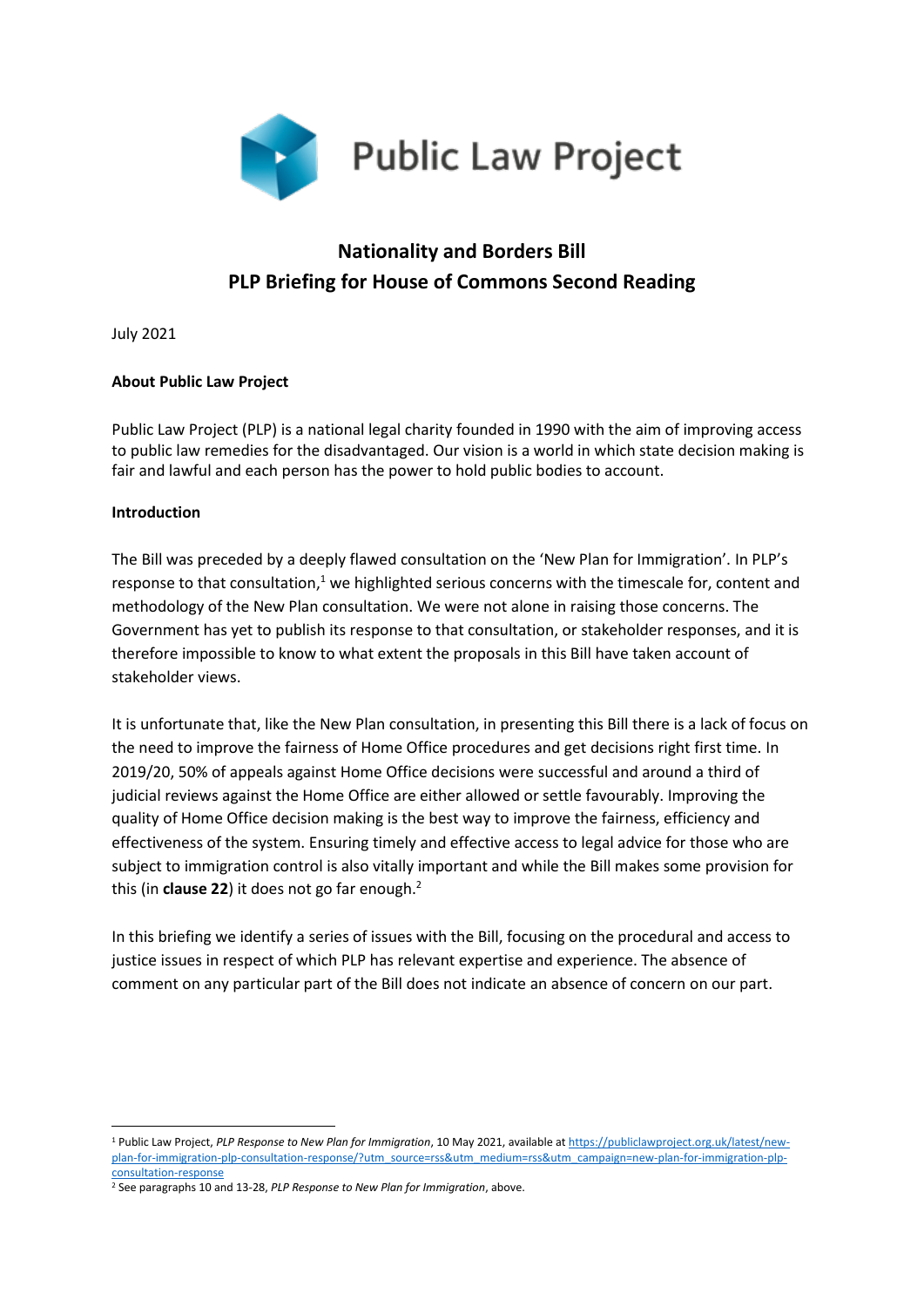#### **Placeholder clauses**

The Bill contains a number of "placeholder clauses". The Human Rights Memorandum states that "the intention is to replace… the clause[s] by way of amendment at the Committee stage". **Clause**  42, 44, 58, 59, 60 and 61 have been identified as such clauses,<sup>3</sup> covering subjects including transfer of prisoners, age assessments and national security appeals.

Currently, each of these clauses contains simple provisions giving the Secretary of State extraordinarily broad powers to legislate by regulations. The Government is asking parliamentarians to consider the principle of these clauses without any substance, and with the express intention of amending them. The principle of introducing a Bill to Parliament before it is ready, without any cited need for urgency, is unacceptable on grounds of democratic legitimacy and Parliamentary sovereignty. We are particularly concerned that the Government is taking this approach in areas that engage human rights issues and against the background of a flawed consultation to which it has not yet published a response. 4

We strongly criticise the use of such placeholder clauses and, in any event, urge the final provisions to be placed before Parliament as soon as possible.

# **Access to Justice and Rule of Law**

We have attached a *short Appendix* to this briefing, setting out our concerns with specific clauses in the draft bill. We are seriously concerned that a number of proposed changes, such as implementing very short windows for lodging appeals, removing appeals to higher courts in some circumstances, and allowing some removals to be effected without notice, would significantly limit access to justice in practice.

Legal safeguards are useless if they cannot meaningfully be relied upon by those affected when things go wrong. We believe that aspects of this bill would create a real risk that those affected by immigration decisions would be unable to access or participate effectively in procedures to enforce their legal rights, and that it will be difficult if not impossible for unlawful or mistaken decisions be brought to light and corrected. It is of concern that through this Bill the Home Secretary seeks to circumscribe the right of access to justice of those who wish to challenge her decisions.

#### **Human Rights Compliance**

Although the government has published its Human Rights Memorandum alongside the draft bill, this does not sufficiently address the danger many clauses in the bill pose for human rights standards. We urge Parliamentarians to consider the human rights implications on:

• Freedom from modern slavery (especially as regards to the changes to obligations under the Modern Slavery Act under **Clauses 46 to 57**)

<sup>3</sup> *Nationality and Borders Bill: European Convention on Human Rights Memorandum*, paragraph 7. Available to download from <https://bills.parliament.uk/bills/3023/publications>

<sup>4</sup> Previous uses of 'placeholder clauses' are for example on flood insurance in the Water Bill 2013 and on fees for courts and tribunals in the Antisocial Behaviour, Crime and Policing Bill 2013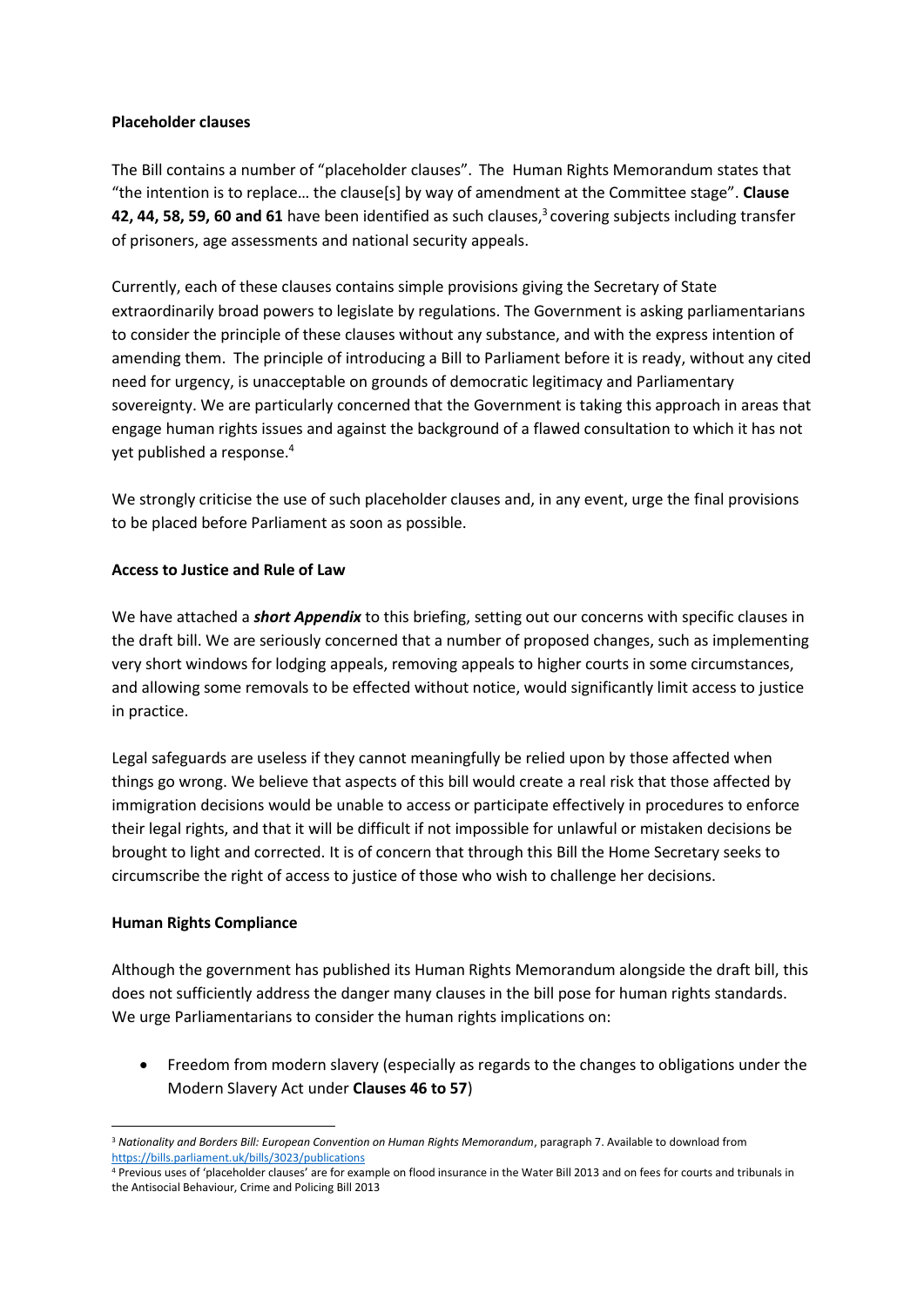- the right to a fair hearing (especially as regards to short 'cut off dates' for challenging decisions under **Clause 18** and **Clause 46**);
- freedom from ill-treatment and right to a private and home life (especially as regards limiting of accommodation duties under **Clause 11**); and
- freedom from discrimination (especially as regards differential treatment of different types of refugee under **Clause 10**).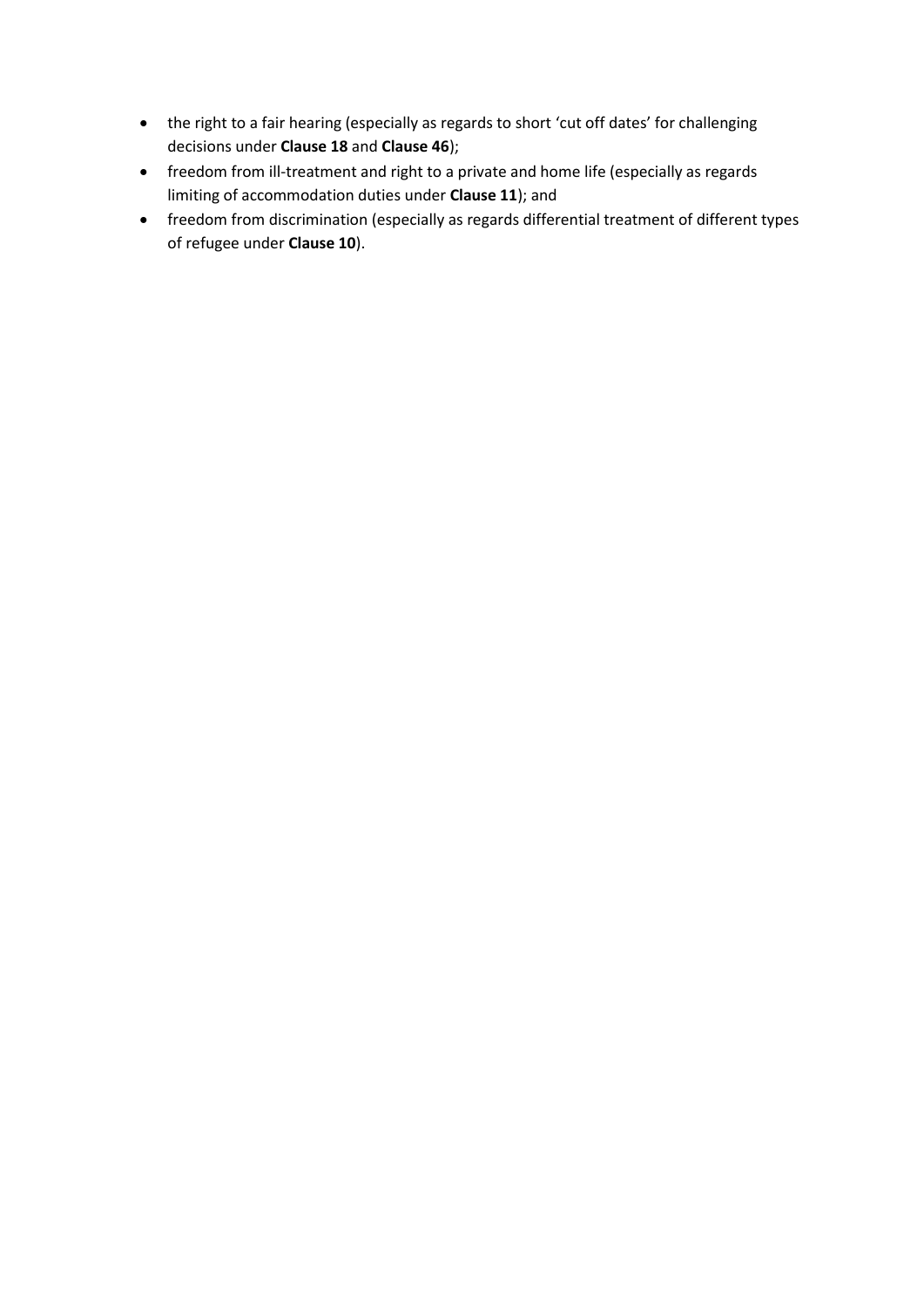# **Appendix: specific aspects of the Bill which merit attention**

#### **Priority Removal Notices**

**Clauses 18-22** concern 'priority removal notices' (PRN). They would empower an immigration officer to serve anyone liable for removal with a notice containing a cut-off date for raising any challenges to removal, alongside any evidence to be relied on as part of that challenge (Clause 18). In contrast to the new statutory duty to serve notice of removal, the Bill does not stipulate a minimum period which must elapse between service of the notice and the cut-off date. Clause 18 should be amended to stipulate a minimum period, which should be long enough to ensure those served with a PRN are able to access legal advice, gather evidence and advance any proper grounds for challenging removal.

The Bill imposes two significant consequences following the service of a PRN and expiry of the 'cutoff date': first, the credibility of any claim or evidence provided on or after that date is damaged by the failure to provide it before the cut-off date, absent a good reason (**Clause 20**) and second, an 'expedited appeals' process applies to those who wish to challenge a removal decision on or after the cut-off date (**Clause 21**). In such circumstances, individuals no longer have access to the standard appeals process, and could only make a special expedited appeal to the Upper Tribunal. **Clause 21(2)** removes any right of appeal from such a decision to the Court of Appeal. The result is that these expedited appeals are entirely insulated within the tribunal system.

As we explained in our response to the government's earlier consultation on tribunal appeals,<sup>5</sup> such a result would be highly undesirable. Appeals from the Tribunal into the ordinary court system are vital for the proper and just application of the law; closing off avenues for appeals risks closing off access to justice. An incorrect decision in this field can cost an individual their safety, security and livelihood.<sup>6</sup>

The stated justification for these provisions is 'to reduce the extent to which people can frustrate removals through sequential or unmeritorious claims, appeals or legal action' (Explanatory Notes, para 220). However, a right of appeal under s82 of the Nationality, Immigration and Asylum Act 2002 (to which the expedited appeals process applies) is only available in respect of decision to refuse human rights or protection claims which are either (a) first claims or (b) fresh claims which the Home Secretary accepts have a realistic prospect of success, and which she has not certified as clearly unfounded. Therefore, this provision will not tackle abusive, repetitious or unmeritorious claims but will severely circumscribe the right of appeal in cases which the Home Secretary accepts have a real prospect of success on appeal. It should be removed from the Bill.

**Clause 22** increases the availability of legal aid for those served with a PRN, by entitling them to 7 hours of non-means tested non-merits tested legal aid on any aspect of immigration law. PLP

<sup>5</sup> Public Law Project, *Submission to Ministry of Justice consultation Proposals for reforms to arrangements for obtaining permission to appeal from the Upper Tribunal to the Court of Appeal*, available at

<https://publiclawproject.org.uk/content/uploads/2021/01/Consultation-submission-PLP.pdf> The Ministry of Justice has not yet published its response to this consultation.

<sup>6</sup> See *Wiles v Social Security Commissioner* [2010] EWCA Civ 258 at [47] (Dyson LJ)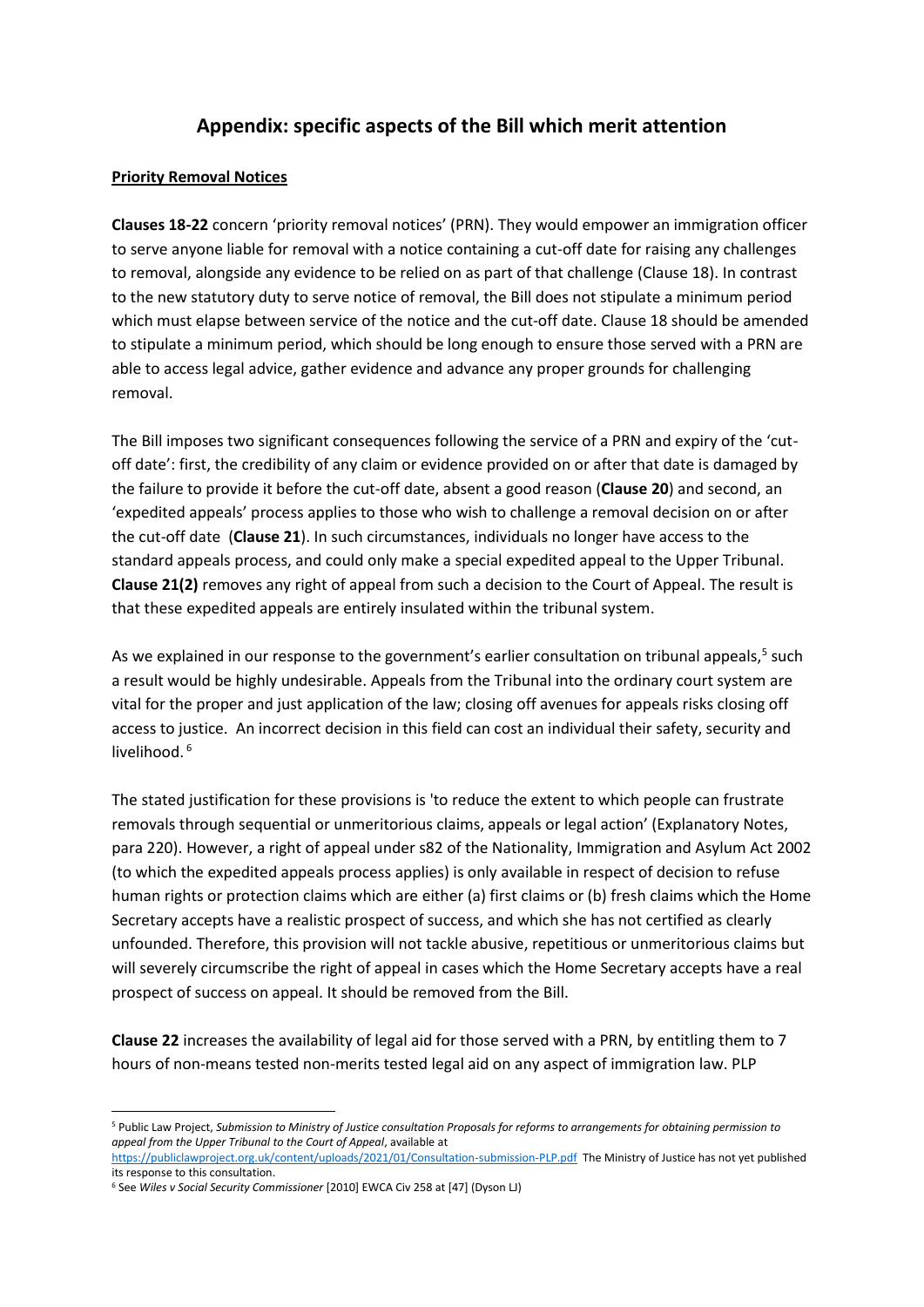welcomes this proposal which it considers is essential to ensure the fairness of the PRN scheme. However, absent a minimum period between service of a PRN and the cut-off date, or any requirement that a person served with a PRN must have been able to access advice under clause 22 before the cut-off date, it is impossible to know whether people will be able to access such advice in practice.

#### **'No Notice' Removals**

**Clause 43** makes clear in statute the duty on the Home Office to tell people in advance when they are going to be removed from the UK. For more than 10 years, the courts have recognised that this duty to give notice of removal is essential to access to justice and the rule of law.

However, clause 43(8) creates two exceptions to that right to notice which will lead to 'no notice' removals, removing the courts' ability to supervise the Home Secretary's use of her power to enforce removal. This power can have profound consequences for people's lives, and it is vitally important that when officials decide people should be removed, they can access the courts to challenge that decision if they have an arguable case that it's wrong. These exceptions should be removed from the Bill.

#### **Accelerated Detained Appeals**

**Clause 24** would allow the Home Secretary to certify an immigration decision relating to a detained person as an "accelerated" case. One of the results of this would be that anyone wishing to challenge an 'accelerated' decision must appeal within just 5 working days of that decision being made (see **clause 24(3)(a)**). We are concerned that this incredibly small window undermines access to justice for individuals and gives rise to a significant risk that unlawful decisions will go unchallenged.

Fairness is the cardinal aspect of any appeals system; whilst the government is entitled to advocate for greater expediency, it should bear in minds the words of Sedley LJ, warning that it "is not entitled to sacrifice fairness on the altar of speed and convenience".<sup>7</sup> The Court of Appeal has previously declared invalid a system where certain asylum seekers were given just seven days to appeal asylum decisions, describing it as "so tight that it is inevitable that a significant number of appellants will be denied a fair opportunity to present their cases".<sup>8</sup> The court held that the policy did not sufficiently appreciate "the problems faced by legal representatives of obtaining instructions from individuals who are in detention",<sup>9</sup> nor did it "adequately take into account of the complexity and difficulty of many asylum appeals [and] the gravity of the issues that are raised by them".<sup>10</sup> There are many legitimate reasons as to why those subject to immigration decisions may not raise claims

<sup>7</sup> *R (Refugee Legal Centre) v Secretary of State for the Home Department* [2004] EWCA Civ 1481 at [8]

<sup>8</sup> *Lord Chancellor v Detention Action* [2015] EWCA Civ 840 at [38]

<sup>9</sup> *Lord Chancellor v Detention Action* [2015] EWCA Civ 840 at [38]

<sup>10</sup> *Lord Chancellor v Detention Action* [2015] EWCA Civ 840 at [45]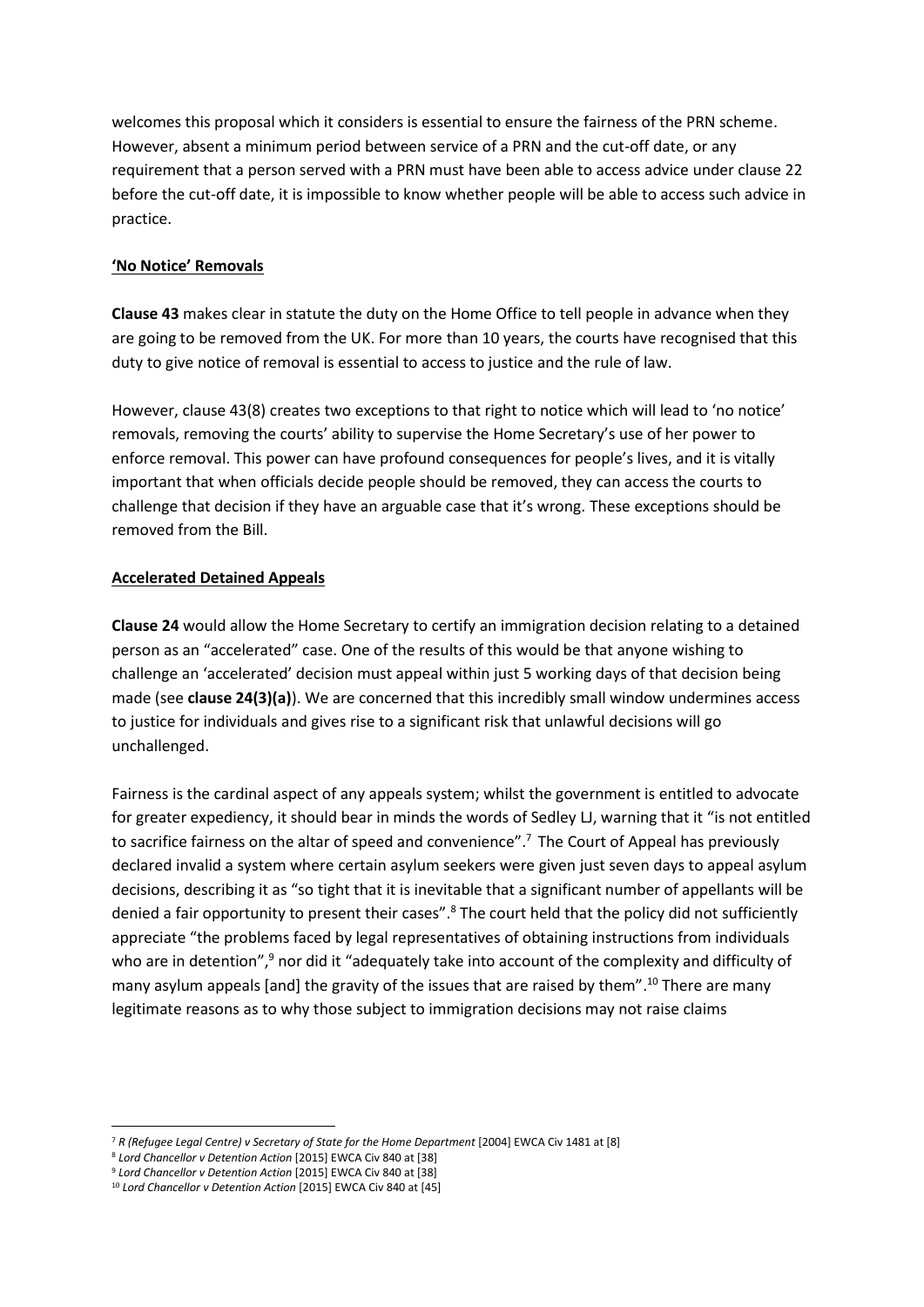immediately (including due to trauma, lack of knowledge, or following bad or non-existent legal advice).<sup>11</sup>

Nothing in the Bill provides adequate safeguards for the basic standards of fairness of which this country is rightly proud, and which the Home Secretary says it is the objective of this legislation to promote.

# **Removal of appeal rights**

**Clause 25** removes the right of appeal for cases which are certified as 'clearly unfounded'. At present, where the Home Secretary certifies a case as 'clearly unfounded', any appeal may only be brought after removal from the UK. In cases concerning protection claims or Article 3 human rights claims such appeals are incapable of providing an effective remedy because the feared harm will have eventuated before the appeal can be heard. As the Explanatory Notes (para 285) acknowledge, the right of appeal is rarely exercised and instead challenges are brought by way of judicial review. This section therefore contributes to a general trend in immigration and asylum law away from rights of appeal to the First-tier Tribunal and towards unappealable decisions which are amenable to judicial review.

# **Co-operation and good faith clauses**

There are a number of provisions which seem to expressly compel good behaviour on the part of the applicant. For example, bail can be refused to those in immigration detention if an individual has "failed to cooperate with any process" involved (**Clause 45**). Further, any applicant must act in "good faith" and a failure to do so can be held against them (**Clause 64**).

Whilst any immigration decision should take into account the whole context of the situation, including, where relevant, the actions of those involved, it is unclear what the 'co-operation' and 'good faith' requirements add to the law. There is a significant risk that these widely-drawn obligations will be used to penalise those who resist sanctions or exercise their right to mount a legal challenge.

If applicants are given the impression that any resistance to a decision of the Home Office, including pursuing legitimate routes of challenge and appeal, may be held against them, this would not only increase unfairness but would have a significant chilling effect on those bringing legitimate legal challenges.

We note that there is no corresponding provision requiring cooperation and good faith on the part of the Home Office.

<sup>11</sup> Public Law Project, *PLP Response to New Plan for Immigration*, 10 May 2021, available a[t https://publiclawproject.org.uk/latest/new](https://publiclawproject.org.uk/latest/new-plan-for-immigration-plp-consultation-response/?utm_source=rss&utm_medium=rss&utm_campaign=new-plan-for-immigration-plp-consultation-response)[plan-for-immigration-plp-consultation-response/?utm\\_source=rss&utm\\_medium=rss&utm\\_campaign=new-plan-for-immigration-plp](https://publiclawproject.org.uk/latest/new-plan-for-immigration-plp-consultation-response/?utm_source=rss&utm_medium=rss&utm_campaign=new-plan-for-immigration-plp-consultation-response)[consultation-response,](https://publiclawproject.org.uk/latest/new-plan-for-immigration-plp-consultation-response/?utm_source=rss&utm_medium=rss&utm_campaign=new-plan-for-immigration-plp-consultation-response) at paragraph 10.d.